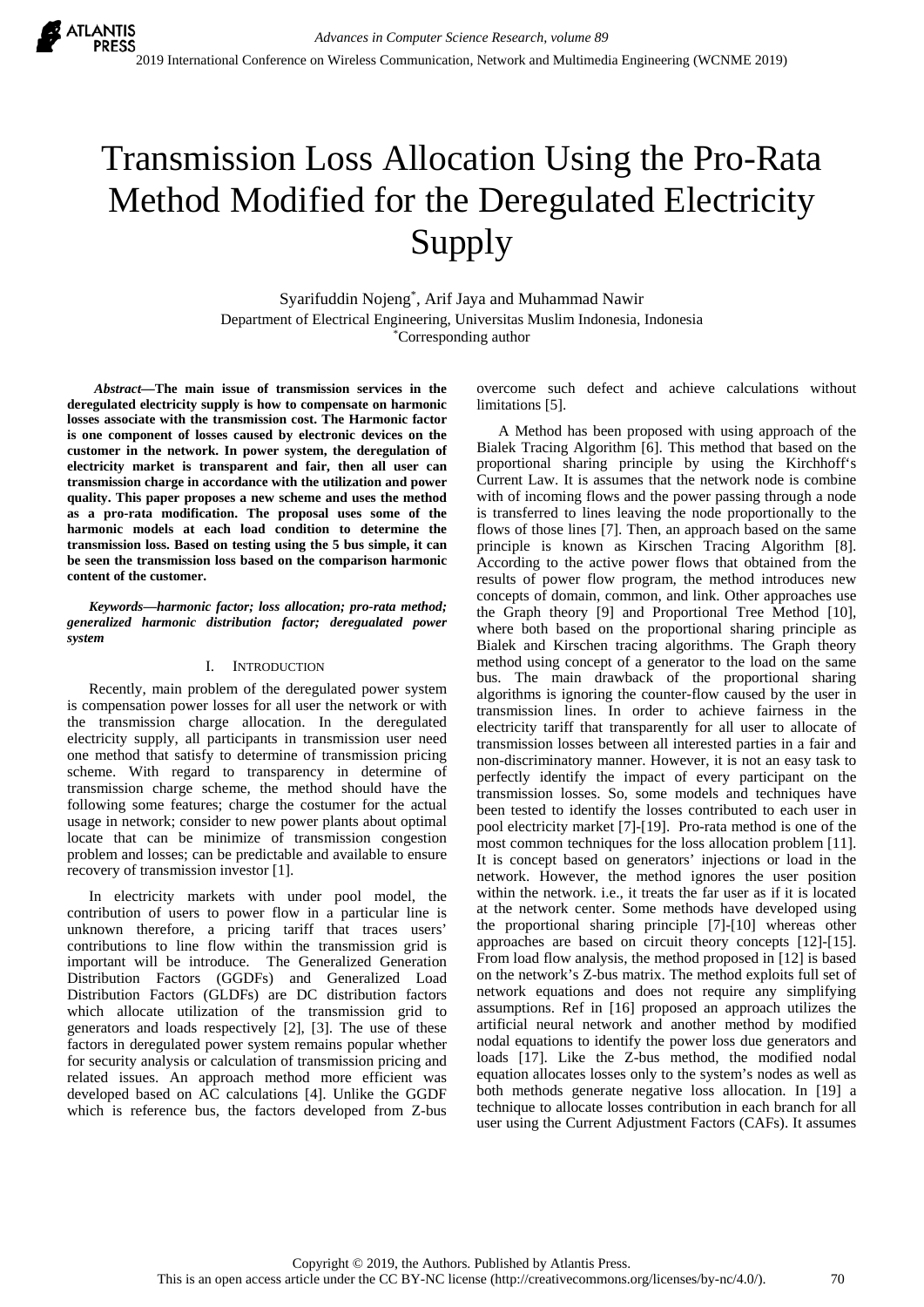

that network users can be effects to the system as well as their interactive effects which are dependent on their contribute to currents flows. According to the power flow optimization, can be to determine of these contributions and adjusts them, due to system nonlinearity, according to CAFs. However, its main drawback is that the method does not consider the counter flows and always allocates positive losses.

#### II. PROPOSED METHOD

To determine the transmission losses based on harmonic component, we can be formulate:

$$
MW_{loss}^h = MW_{loss}(\sqrt{1 + THD^2})
$$
 (1)

Where:

$$
THD = \frac{\sqrt{\sum_{h=2}^{\infty} I_h^2}}{I_1}
$$
 (2)

Meanwhile, we can be define contribute of harmonic distortion in each load j as  $C_i^h$  as follow;

$$
MW_{loss,D}^h = \sum_{j=1}^N C_j^h. MW_{loss,Dj} \qquad \text{N=Load} \tag{3}
$$

So, Total Harmonic Distorsion (THD) factor for user's as  $L_{Di}^f$  is:

$$
I_{pj}^{\ell} = \big[ f_{\text{TLA}}(R) \big] \, + C_j^h \mathcal{M} W_{lossD}^h \quad \ j \in \text{NB}, f_{losstotal} > 0 \, (4)
$$

Based on the Pro-rata method, the Equation of the Transmission Losses Allocate method that according to the line parameter R, and  $f_{TLA}(R)$ , using Pro-rata method can be expressed as follows;

$$
f_{TLA}(R) = L_{Dj} = \frac{L_R}{2} \left[ \frac{P_{Dj}}{P_D} \right]
$$
 (5)

 $L_R$  = Total losses due line parameter R (Real component)

By assums sharing of load and Generator are 50%;50% resvectively, therefore;

$$
L_{Dj} = \frac{L_R}{2} \left[ \frac{P_{Dj}}{P_D} \right] + \left[ \frac{THD_{Dj}}{\sum_{j=1}^{N} THD_{Dj}} \cdot (MW_{loss,D}^h) \right]
$$
 (6)

$$
L_{Dj} = \frac{L_R}{2} \left[ \frac{P_{Dj}}{P_D} \right] + \left[ C_j^h \mathcal{M} W_{loss,D}^h \right] \tag{7}
$$

Based on equation in [5], we get power loss without harmonic component as follows;

$$
L_R = \text{MW}_{loss}.\left[1 - F_{\text{THD},D}\right] \tag{8}
$$

# III. RESULT

The propose method has been test and compared with the Pro-rata method described in this section. Case study have been conducte using the simple test system in Fig.1. For simplicity the transmission charges are totally allocated to generators. The 5-bus test system shown in Fig. 4 and its parameters with the circuit cost reported in [23] used to show the robustness of the proposed pricing scheme.



FIGURE I. THE 5 BUS TEST

TABLE I. TABLE 1. DC LOAD FLOW

| No.        | Generator, G | Load, L |  |
|------------|--------------|---------|--|
| <b>BUS</b> | (MW)         | (MW)    |  |
|            | 70,652       |         |  |
|            | 30           |         |  |
|            |              | 15      |  |
|            |              | 28      |  |
|            |              | 55      |  |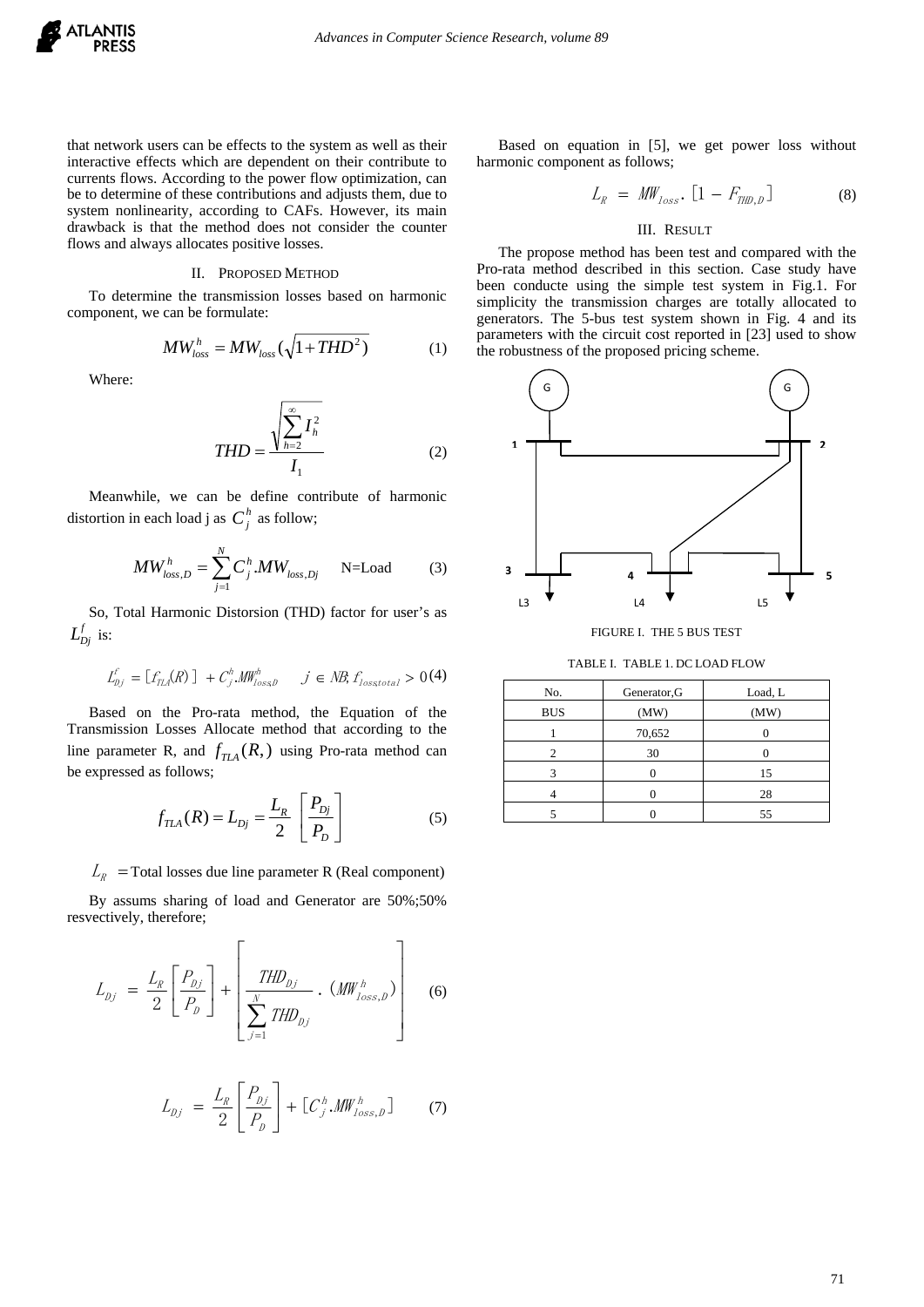## TABLE II. TRANSMISSION LOSS ALLOCATE BASED PRO-RATA METHOD PROPOSE

| G&L            | <b>PRO-RATA</b><br><b>METHOD Existing</b> | <b>PROPOSE PRO RATA MODIFIED</b> |             |             |             |
|----------------|-------------------------------------------|----------------------------------|-------------|-------------|-------------|
|                | (MW)                                      |                                  |             |             |             |
|                |                                           | Model#1(MW)                      | Model#2(MW) | Model#3(MW) | Model#4(MW) |
| G1             | 0.930776855                               | 0.930776855                      | 0,930776855 | 0.930776855 | 0,930776855 |
| G <sub>2</sub> | 0.395223145                               | 0.395223145                      | 0.395223145 | 0.395223145 | 0.395223145 |
| $G1+G2$        | 1,326                                     | 1,326                            | 1,326       | 1,326       | 1,326       |
| L <sub>3</sub> | 0.202959184                               | 0.240319516                      | 0.244714849 | 0.206714984 | 0.263051993 |
| L4             | 0.378857143                               | 0.383008291                      | 0.397415216 | 0.438949953 | 0.382612943 |
| L <sub>5</sub> | 0.744183673                               | 0.781544006                      | 0.762741747 | 0.759206876 | 0,759206876 |
| $L3+L4+L5$     | 1,326                                     | 1.404871813                      | 1.404871813 | 1.404871813 | 1.404871813 |
| <b>TOTAL</b>   | 2,652                                     | 2.730871813                      | 2.730871813 | 2.730871813 | 2.730871813 |

*Note:Total THD=35% (assums)* 

*Model#1: THD(L1)=15%; THD(L1)=15%; THD(L1)=15% Model#2: THD(L1)=15%; THD(L1)=10%; THD(L1)=10% Model#3: THD(L1)=5%; THD(L1)=20%; THD(L1)=10% Model#4: THD(L1)=20%; THD(L1)=5%; THD(L1)=10%* 



FIGURE II. COMPARISON OF LOSSES ON LOAD BASED ON MODEL<sub>S</sub>

## IV. DISCUSSION

Based on Table 2, by the assume of total harmonics on the system of  $35\%$  [THD =  $35\%$ ], total loss of the transmission loss increase from 1.326 to 1.40487 MW MW (5.95%). While, total loss is cause by the influence of harmonics of 0.07887 MW. In this analysis used the pattern for the generator and load distribution (50%: 50%). Total loss of transmission loss allocation depends on the level of THD each load configuration according to the harmonic contribution of each load. In the table 2 also, we can be seen, the loss allocation will be reduce of loos in L4 in model #4 because the THD is lower than the other loads (L3, L5).

In fig. 2, showing the relationship composition influences the distribution of power losses due to harmonics THD factor is related to the magnitude of each load. Composition of the L5 load nearly as large (54%) except for model # 1, because it has a THD of 15%, respectively, while the other 10%. Percentage distribution of transmission loss based on the contribution of THD on each load in grid.

## V. CONCLUSION

The paper proposed has presented the effect of the harmonic factor on transmission usage allocation for line transmission. Customer (industry) who use electricity at THD higher will cost a higher transmission than the cost another

users. The advantage this proposed give economic signal for all participant caused any reward and punishment. This proposal can be applied for all user in determining the cost of power or transmission rate.

#### ACKNOWLEDGEMENTS

The author like to thank for facilitated by Universitas Muslim Indonesia and also funding support from Kementrian Ristek Dikti in Indonesia for this research.

## **REFERENCES**

- [1] H. Rudnick, M. Soto, and R. Palma, Use of system approaches for transmission open access pricing, *International Journal of Electrical Power and Energy Systems, vol. 21,* pp. 125–135, 1999.
- [2] Y. Ng Wai, Generalized Generation Distribution Factors for Power System Security Evaluations, *IEEE Trans. on Power Systems, vol. PAS-100, n. 3,* March 1981, pp. 1001-1005.
- [3] H. Rudnick, R. Palma, and J. E. Fernandez, Marginal pricing and supplement cost allocation in transmission open access, *IEEE Trans. Power Systems, vol. 10, n. 2,* May 1995, pp. 1125-1142.
- [4] Y. Chang, C. Liu, W. Yang, Real-Time Line Flow Calculation Using a New Sensitivity Method, *Electric Power Systems Research, vol. 24,*  February 1992, pp. 127-133.
- [5] C. E. Lin, S. T. Chen, C. L. Huang, A Two-Step Sensitivity Approach for Real-Time Line Flow Calculation, *Electric Power Systems Research, vol. 21,* September 1991, pp. 63-69.
- [6] J. Bialek, Tracing the flow of electricity, *IEE Proc. Gener. Transm. Distrib., vol. 143,* July 1996, pp. 313–320.
- [7] J. Bialek, Topological generation and load distribution factors for supplement charge allocation in transmission open access, *IEEE Trans. Power Systems. vol. 12, n. 3,* Aug. 1997, pp. 1185-1193.
- [8] D. Kirschen, R. Allan, and G. Strbac, Contributions of individual generators to loads and flows, *IEEE Trans. on Power Systems*. *vol. 12, no. 1,* Feb. 1997, pp. 52-60.
- [9] F.F. Wu, Y. Ni., and P. Wei, Power transfer allocation for open access using graph theory – Fundamentals and applications loop flows, *IEEE Trans. on Power Systems*. *vol. 15, no. 3,* Aug. 2000, pp. 923-929.
- [10] M. H. Sulaiman, M. W. Mustafa, and O. Aliman, Power Flow and Loss Tracing in Deregulated Transmission System Using Proportional Tree Method, *International Review of Electrical Engineering IREE, vol. 3,* no. 4, Aug. 2008, pp. 691-698.